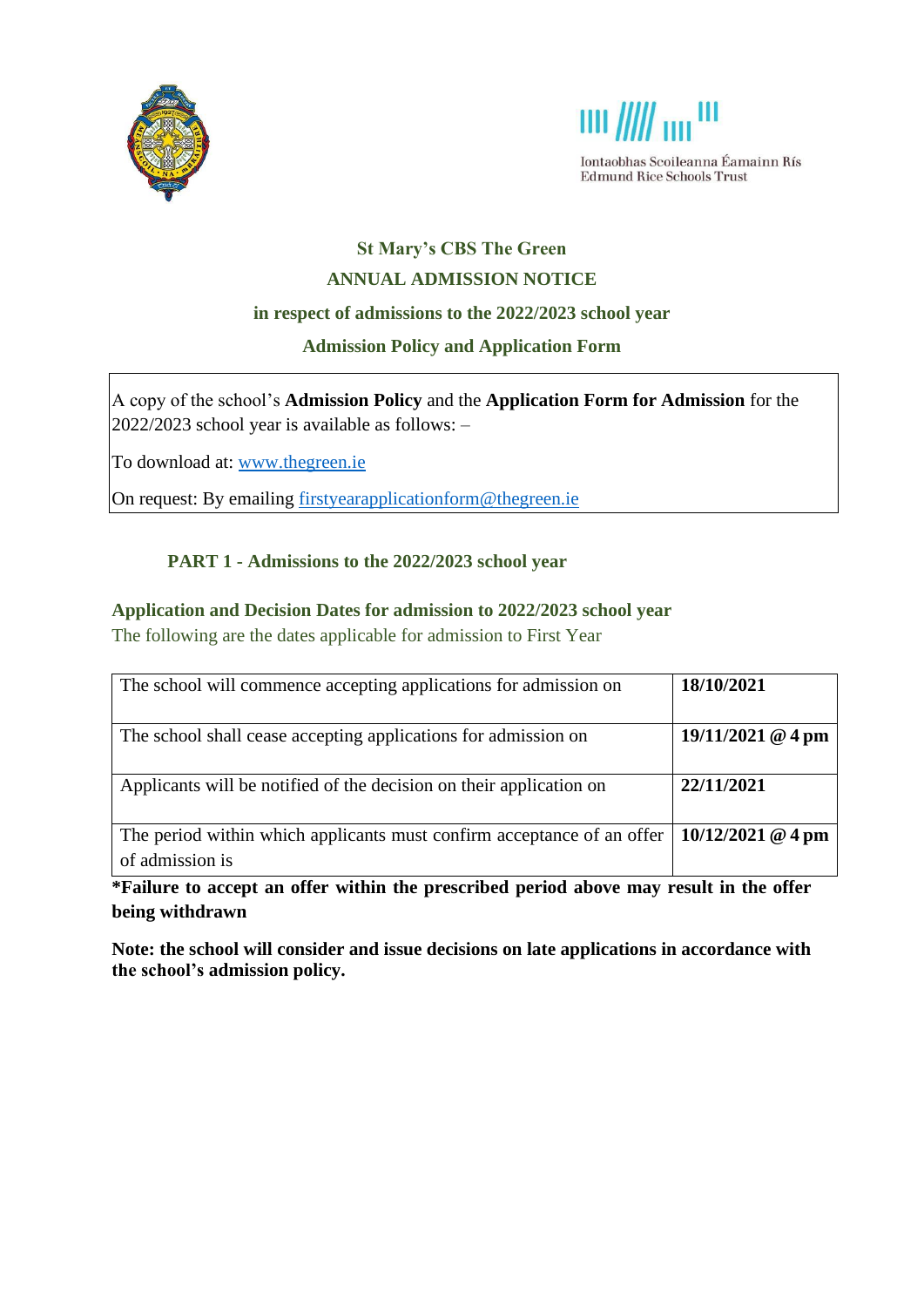## **Application and Decision Dates for admission to the ASD Class for 2022/2023 school year**

| The school will commence accepting applications for admission to the<br>special class on                  | 18/10/2021         |
|-----------------------------------------------------------------------------------------------------------|--------------------|
| The school shall cease accepting applications for admission to the<br>special class on                    | $19/11/2021@4$ pm  |
| Applicants will be notified of the decision on their application for<br>admission to the special class on | 22/11/2021         |
| The period within which applicants must confirm acceptance of an offer<br>of admission is                 | $10/12/2021$ @ 4pm |

**\*Failure to accept an offer within the prescribed period above may result in the offer being withdrawn**

#### **Number of places being made available in 2022/2023**

| The number of places being made available in first year is                                              | 125                |
|---------------------------------------------------------------------------------------------------------|--------------------|
| The number of places being made available in the special class catering for $\vert 6 -$ This is subject |                    |
| children with Autism Spectrum Disorder (ASD) is                                                         | to sanction by the |
|                                                                                                         | <b>DES</b>         |

*Note: The figures set out above in relation to the Special Class are subject to change dependent on whether current students in the Special Class(es) retain their place in the school and whether a student(s) transfers into the school after the publication of this Notice.*

#### **PART 2 - Admissions to the 2021/2022 school year**

## **Information regarding the admission process for the Intake Group for 1st year for the 2021/2022 school year**

In respect of 2021/2022 school year, the total number of applications for admission received by the school for  $1<sup>st</sup>$  year was 188

| Breakdown of places allocated for the 2021/2022 school year: |                           |               |               |  |
|--------------------------------------------------------------|---------------------------|---------------|---------------|--|
| Number of places available:                                  | 125                       |               |               |  |
| Number of applications received:                             | 182 & 6 Late Applications |               |               |  |
| Number of Offers made and accepted under                     |                           | <b>Offers</b> | <b>Offers</b> |  |
| each criterion:                                              |                           | Made          | Accepted      |  |
|                                                              | <b>Brothers</b><br>a)     | 28            | 25            |  |
|                                                              |                           |               |               |  |
|                                                              | b) Students from CBS      | 36            | 26            |  |
|                                                              | <b>Primary School</b>     |               |               |  |
|                                                              | c) Sons of Staff of CBS   |               |               |  |
|                                                              | The Green                 |               |               |  |
|                                                              | d) Sons of past pupils    | 33            | 25            |  |
|                                                              | of CBS The Green          |               |               |  |